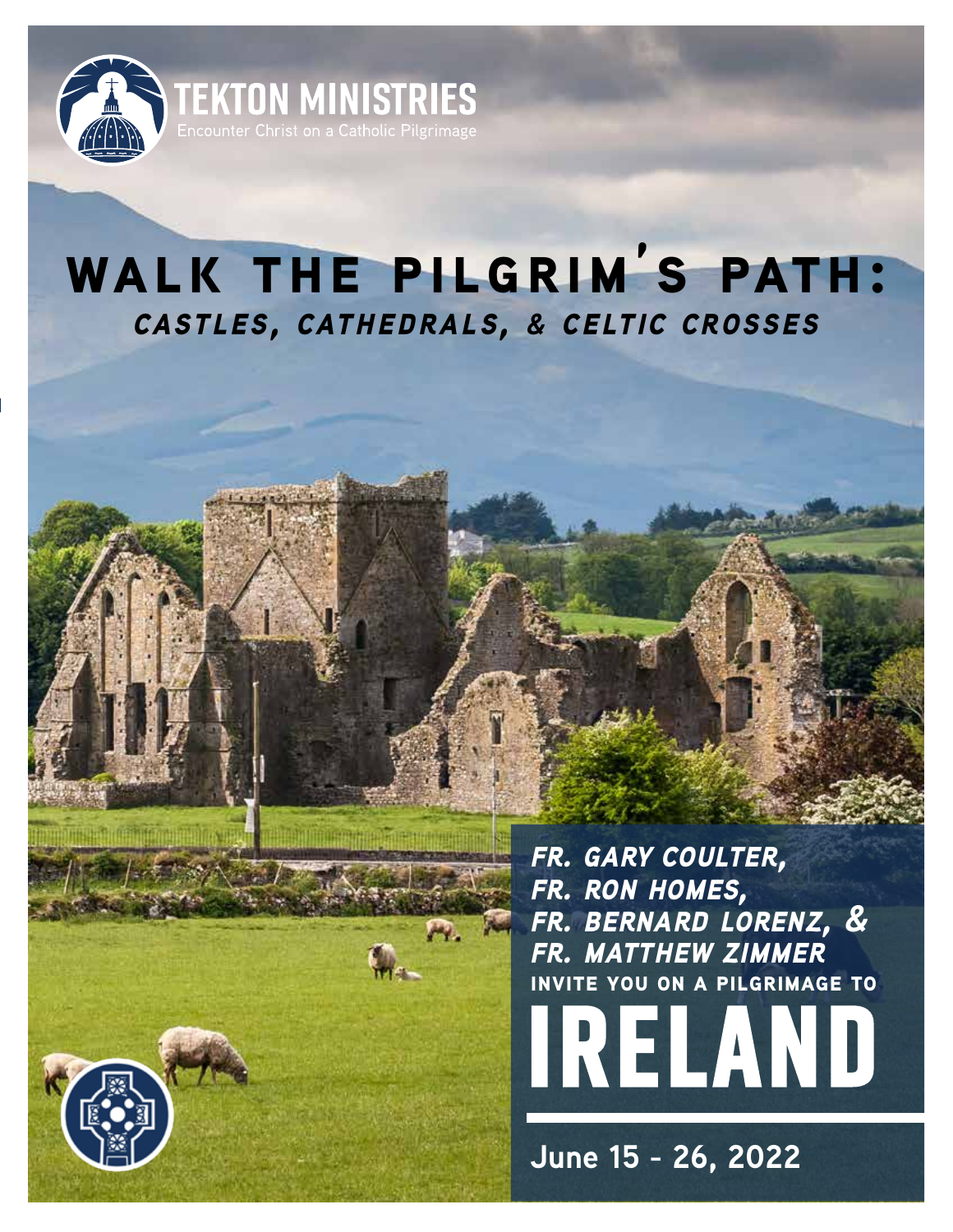# a truly catholic pilgrimage

*Tekton Ministries has been leading Catholic pilgrimages all over the world for more than 20 years. Working closely with your priest to create thoughtfully planned itineraries, we help make the Catholic faith more tangible to your daily life. By visiting holy sites throughout Ireland, and walking in the footsteps of numerous saints, we hope your faith will be reinvigorated and renewed by this pilgrimage. Although we visit numerous sites and shrines, daily Mass and time for prayerful reflection are important parts of each day's experience.*

*We use only experienced Christian or Catholic guides, so you receive truthful explanations of scripture and the places we encounter. When the disciple Philip asked the Eunuch (who was reading Isaiah) if he understood what he was reading, the man responded, "How can I, unless someone guides me?" (Acts 8:35) Just as Philip guided the Eunuch with "the good news of Jesus," your Tekton pilgrimage will guide you into a deeper understanding of the Scriptures. Our prayers, service, and love of our Lord go with you.*

### l **Day 1 - Wednesday, June 15** *Depart USA*

Our pilgrimage begins as we depart on our overnight flight to Dublin. Meals and refreshments will be served aloft.

### l **Day 2 - Thursday, June 16** *Arrive Dublin*

Upon arrival in Dublin we will be met by our local Irish tour manager, who will remain with us for the duration of our pilgrimage. Depending upon our flight arrival time, we proceed into Dublin proper, the vibrant capital of Ireland, for a tour of this romantic, Old-World European city. Beginning at the church of Our Lady of Lourdes, we venerate the tomb of Venerable Matt Talbot, 20th century commoner known for overcoming his alcoholism through the power of faith, then continue to St. Mary's Pro Cathedral – the Catholic Cathedral of Dublin. Visit Trinity College to see the famous Book of Kells, the 9th century illuminated manuscript of the four Gospels and end our day by visiting the Whitefriar Street Carmelite Church where we will venerate the relics of St. Valentine the Martyr at his shrine contained within the church, as well as the statue known as Our Lady of Dublin, the best loved statue in the city. Proceed to our hotel for check-in, dinner, and overnight. *(D)*



#### *St. Mary's Pro Cathedral*

#### l **Day 3 - Friday, June 17** *Dublin / Clonmacnoise / Knock*

Depart Dublin this morning for the early Christian monastery of Clonmacnoise, founded by St. Ciaran on the banks of the River Shannon. Here we have the opportunity to explore the ruins, including the cathedral, two round towers, and numerous churches. We can take time to examine the various crosses and medieval writings, along with the largest collection of Early Christian grave slabs in Western Europe, before continuing to Knock for our overnight. *(B, D, Mass)*

#### l **Day 4 - Saturday, June 18** *Knock / Kylemore Abbey / Galway*

This morning we celebrate Mass and First Saturday Devotions in the magnificent Basilica next to the original church where our Blessed Mother appeared in 1879 and where Pope John Paul II announced that the Church would be known as the Basilica of Our Lady, Queen of Ireland. Depart Knock and proceed to Kylemore Abbey, the only remaining home of Benedictine nuns in Ireland. Depending upon availability, we will visit and have tea with the nuns here. Venture through Connemara, an area of outstanding scenic grandeur, on our way to Galway. There is a brooding sense of Ireland's ancient culture and traditions in this haunted and mystical area where Gaelic is still the everyday language. Afterwards, check into our hotel in Galway, known as the "City of the Tribes," with the remainder of the day free to explore this charming city. *(B, D, Mass)*



*Kylemore Abbey*

#### l **Day 5 - Sunday, June 19** *Galway – Aran Islands*

This morning we drive to Rossaveal where we will board a ferry for a trip to the largest of the Aran Islands, Inishmore. With forts, early Christian Churches, villages, cliffs and caves, this island tilts up to the precipitous heights and prehistoric settlement at Dun Aengus, which hangs 100m above the sea. After exploring Inishmore we will return by ferry to Rossaveal and then return to Galway, where we will visit the cathedral dedicated to Our Lady and St. Nicholas and the Collegiate Church of St. Nicholas with its famous Spanish Arch from where Columbus prayed before sailing to the Americas. *(B, D, Mass)*

# l **Day 6 - Monday, June 20**

*Galway / Cliffs of Moher / Ardfert / Tralee / Killarney* Travel via the lunar landscape of The Burren to the magnificent Cliffs of Moher, a dramatic great sheer rock face rising 700 feet from the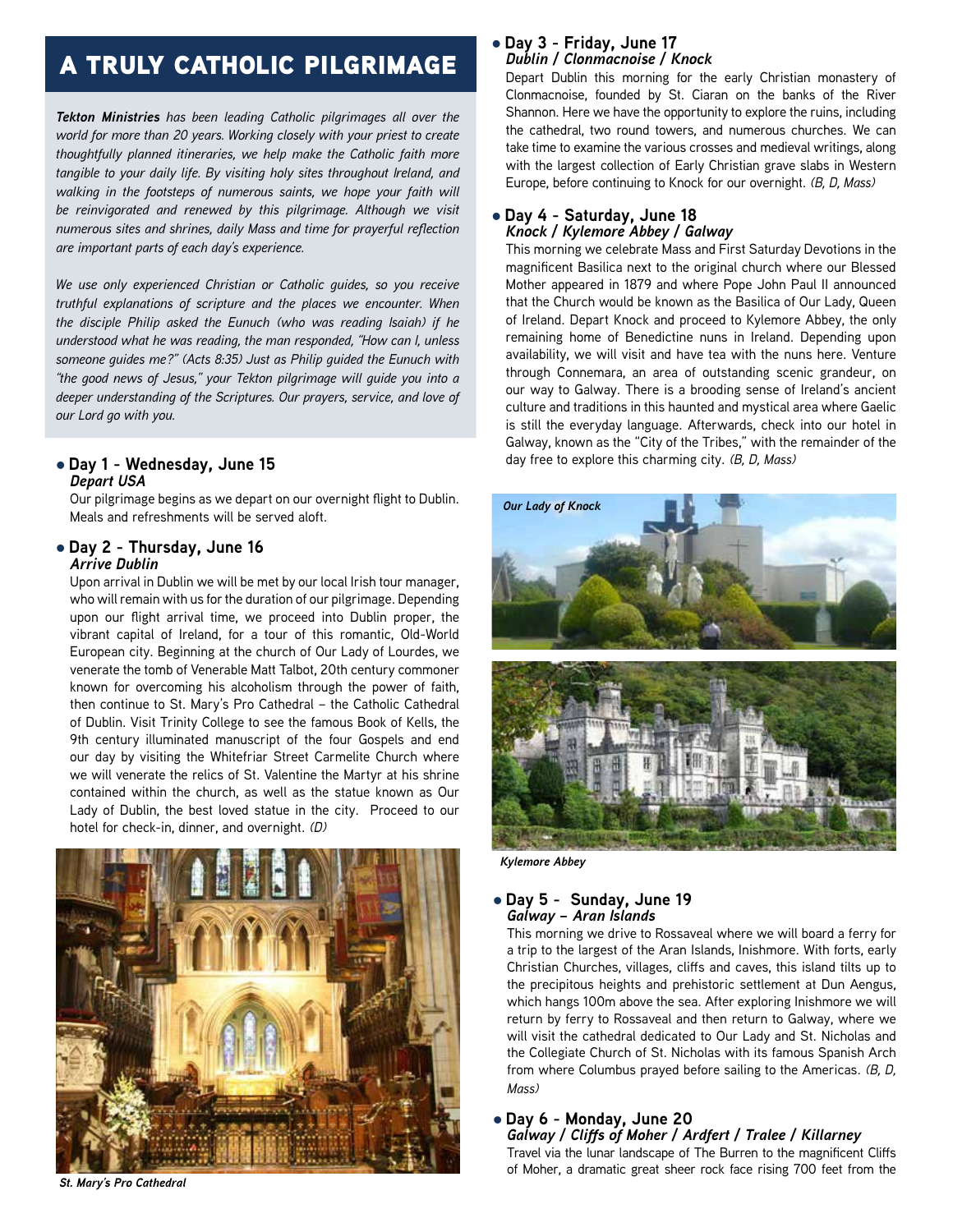Atlantic Ocean. Continue to Ardfert to view the remains of the cathedral once dedicated to St. Brendan. Various aspects of the ruins date as far back as the 12th century, though the orifican monastery founded by St. Brendan stood here as early as the 6th century. Proceed to Tralee and the Church of St. John, famed for its numerous stained-glass windows depicting scriptural and sacramental scenes. Finally, journey to Killarney, where, time permitting, this evening you may explore the interesting craft shops, quaint historic buildings and churches, or perhaps sample the traditional form of local transport, the jaunting car (a horse drawn wagon). *(B, D, Mass)*

#### l **Day 7 - Tuesday, June 21** *Killarney – Ring of Kerry*

Today we travel the road that winds around the beautiful Iveragh Peninsula, better known as "The Ring of Kerry." It is undoubtedly one of the most magical places in all Ireland. Here bogs, mountains, valleys, lakes and sea blend into a landscape that is often breathtaking beyond words. Even the names of the towns seem to whisper their beauty: Killorglin, Glenbeigh, Cahersiveen, and Sneem. Stops along this route may include the Daniel O'Connell Memorial Church in Cahersiveen and Holy Cross Church in Kenmare. In addition, we will enjoy views of abbey ruins, island monasteries, cliffs, and the sea from our motorcoach. We return once more to Killarney for the night. *(B, D, Mass)*



*Ring of Kerry*

#### l **Day 8 - Wednesday, June 22** *Killarney / Cork*

Begin this morning at St. Mary's Cathedral in Killarney. As we depart this region, we pay visits to Muckross House and Abbey. Proceed to Cork, where we will visit the Church of Sts. Peter and Paul, and the Cathedral of Saint Mary and Saint Anne. Continue to our hotel for check-in and overnight. *(B, D, Mass)*

#### l **Day 9 - Thursday, June 23** *Cork / Cashel / Wexford*

Journey to the Rock of Cashel, a monumental 12th century complex dominating the surrounding landscape. Tradition holds that it was here where Patrick first used the shamrock as an image of the Trinity and converted the pagan King of Munster. It hosts one of the most remarkable collections of Celtic art and medieval architecture in the region. After exploring this unique and historic location, we proceed to Wexford, and the Irish National Heritage Park, an open-air museum that brings to life over 9000 years of Irish history. *(B, D, Mass)*

## l **Day 10 - Friday, June 24**

#### *Wexford / Our Lady's Island / Glendalough / Dublin*

We begin this morning with a visit to Our Lady's Island, a tiny island at the juncture of the Atlantic Ocean and Irish Sea, surrounded by a salt lake and cut off from the sea by a sand bar. It has been a place of pilgrimage since pre-Christian times, and St. Abban founded the original Christian settlement here, evangelizing the area and dedicating the island to the Virgin Mary, thus establishing the first Marian shine in Ireland. Afterwards, depart for Glendalough, tucked away in the Wicklow Mountains, and established by St. Kevin in the 6th century. Seeking a place where he could commune with God without the distractions of worldly life, the young Kevin lived first in a tree, then in a cave, eventually attracting a following of those who wanted to pursue a similar monastic vocation. Explore the ruins of this ancient monastery and marvel at the faithful asceticism of the medieval monks. We then return to Dublin, and check into our hotel, our home for the next two nights. *(B, D, Mass)*

#### l **Day 11 - Saturday, June 25** *Dublin – Faughert, Monasterboice, Drogheda*

Following breakfast, depart for Saint Brigid's Shrine and Well at the Hill of Faughart where this patron saint of Ireland was born and raised, includes ancient high cross and monastic settlement and St. Brigid's Stone, a penitential station, beside a holy well. Drive south to see the Celtic crosses in the historic ruins of Monasterboice, the remains of an early Christian monastic settlement. The three high crosses were constructed as early as the 10th century and other remaining ruins are from the 13th and 14th centuries. Later this afternoon visit St Peter's Church in Drogheda, famous for its tall west gable, rose window, and for containing the national shrine of St. Oliver Plunkett, the last Roman Catholic to be martyred in England. Return to Dublin for our farewell dinner at a local pub featuring traditional Irish music. *(B, D, Mass)*

#### l **Day 12 - Sunday, June 26** *Dublin / USA*

Today our Irish pilgrimage comes to an end. Following breakfast, transfer to Dublin Airport for our return flight to the United States. *(B)*

*B=Breakfast D=Dinner*

*These rates are based upon an assumption that the situation in Ireland will be free of the government-imposed social distancing restrictions which are currently in place due to the COVID-19 pandemic. We cannot be held responsible for any increase in these quoted rates in the event that government regulations are not relaxed or further restrictions are put in place due to the COVID-19 pandemic that may result in increased operational costs.*